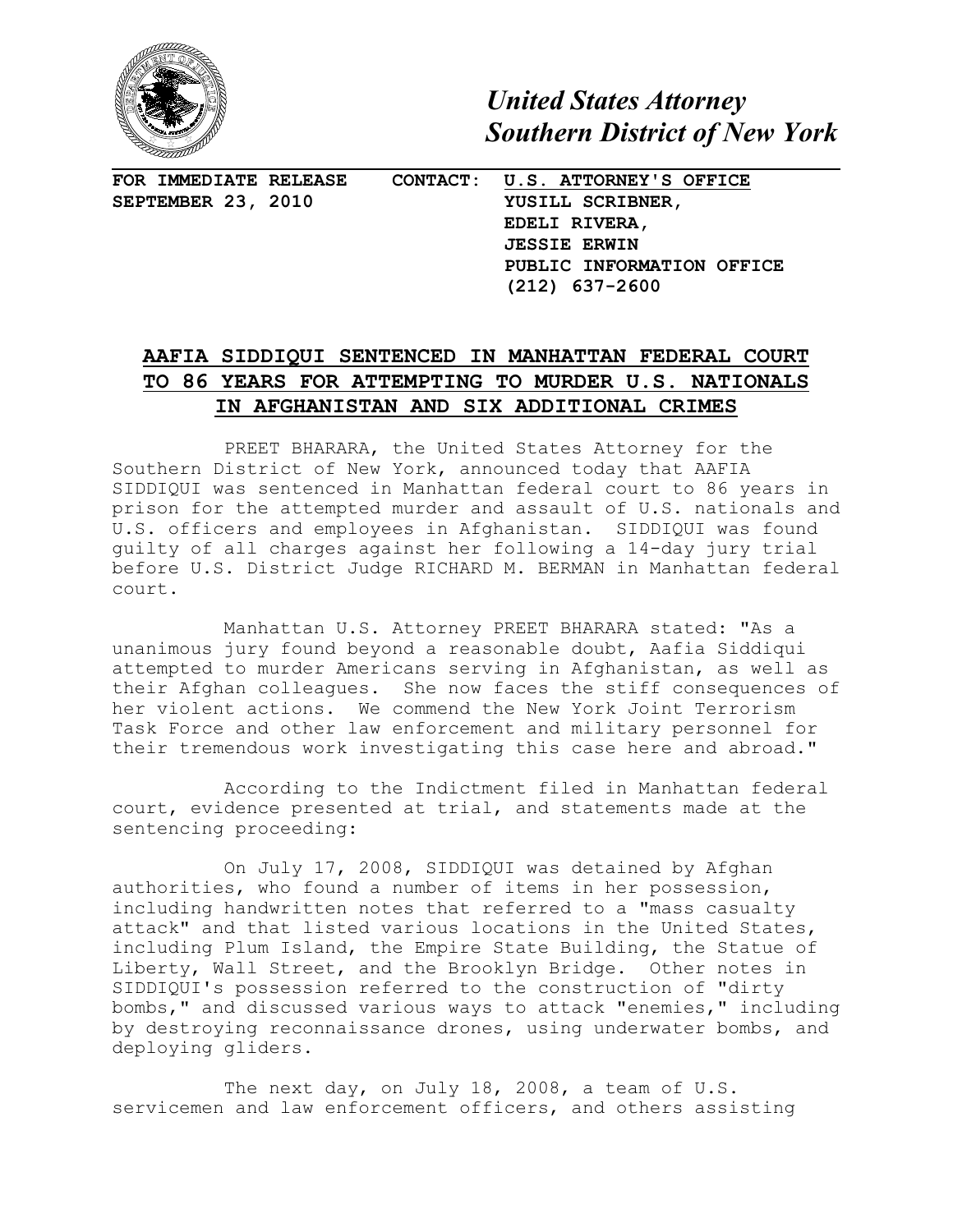them, attempted to interview SIDDIQUI in Ghazni, Afghanistan, where she had been detained by local police the day before. The U.S. interview team included, among others: three officers and employees of the U.S. Army; two officers and employees of the Federal Bureau of Investigation; and two U.S. Army contract interpreters.

The interview of SIDDIQUI was to take place at an Afghan police compound in Ghazni. In a second-floor meeting room at the compound -- where SIDDIQUI was being held, unbeknownst to the U.S. interview team, unsecured, behind a curtain -- SIDDIQUI grabbed a U.S. Army officer's M-4 rifle and fired it at another U.S. Army officer and other members of the U.S. interview team. During the shooting, SIDDIQUI exclaimed her intent and desire to kill Americans.

SIDDIQUI then assaulted one of the U.S. Army interpreters, as he attempted to obtain the M-4 rifle from her. SIDDIQUI subsequently assaulted one of the FBI agents and one of the U.S. Army officers, as they attempted to subdue her.

The evidence at trial showed that, while a student in Boston, Massachusetts, SIDDIQUI had undertaken training and instruction on the handling and shooting of firearms.

 $\star$   $\star$   $\star$ 

On August 4, 2008, SIDDIQUI, 38, was brought from Afghanistan to Manhattan federal court to face a criminal indictment obtained by the U.S. Attorney's Office for the Southern District of New York. Trial began on January 13, 2010, and concluded on February 3, 2010, with the jury reaching a guilty verdict on all counts. Specifically, the jury convicted SIDDIQUI of the following crimes: (1) one count of attempting to kill U.S. nationals outside the United States; (2) one count of attempting to kill U.S. officers and employees; (3) one count of armed assault of U.S. officers and employees; (4) one count of using and carrying a firearm during and in relation to a crime of violence; and (5) three counts of assault of U.S. officers and employees.

Mr. BHARARA praised the investigative work of the New York Joint Terrorism Task Force -- which principally consists of agents of the FBI and detectives of the New York City Police Department. He also expressed his gratitude to the U.S. Department of Justice's National Security Division and the U.S. Department of State for their assistance in the case.